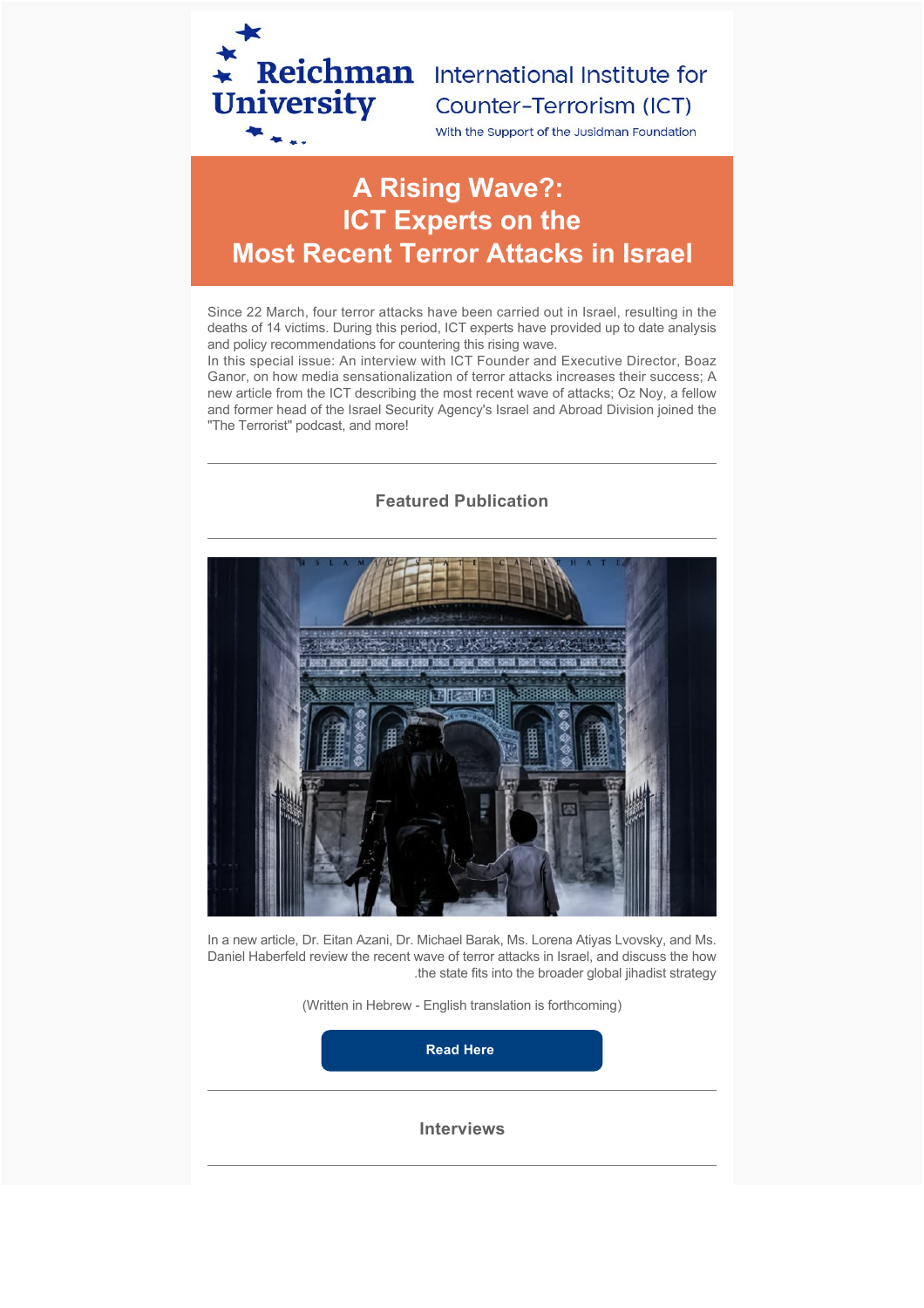

During an interview with KAN 11, Prof. Boaz Ganor, Founder and Executive Director of the ICT, shared insights into how media sensationalization of terror attacks in general, .and this terror attack specifically, increased terror success

(Conducted in Hebrew)

**[Watch Here](https://www.dropbox.com/s/s93iapkiquw6a0b/Boaz%20Ganor%20-%20Media%20Sensationalism%20After%20Tel%20Aviv%20Attack.mp4?dl=0)** 



Speaking with i24News, Dr. Ely Karmon, a senior researcher at the ICT, discussed the challenges and dilemmas faced by Israeli policy makers in the wake of this recent wave .of terror attacks

**[Watch Here](https://www.dropbox.com/s/bbk72ol5cejm5lp/Ely%20Karmon%20-%20Challenges%20to%20Policy%20Makers%20in%20Aftermath%20of%20Attack.mp4?dl=0)**



In an interview with KAN 11, Dr. Michael Barak, a senior researcher at the ICT and head of the Global Jihad Monitoring Desk, discussed the presence of ISIS in Israel in the .aftermath of recent terror attacks

(Conducted in Hebrew)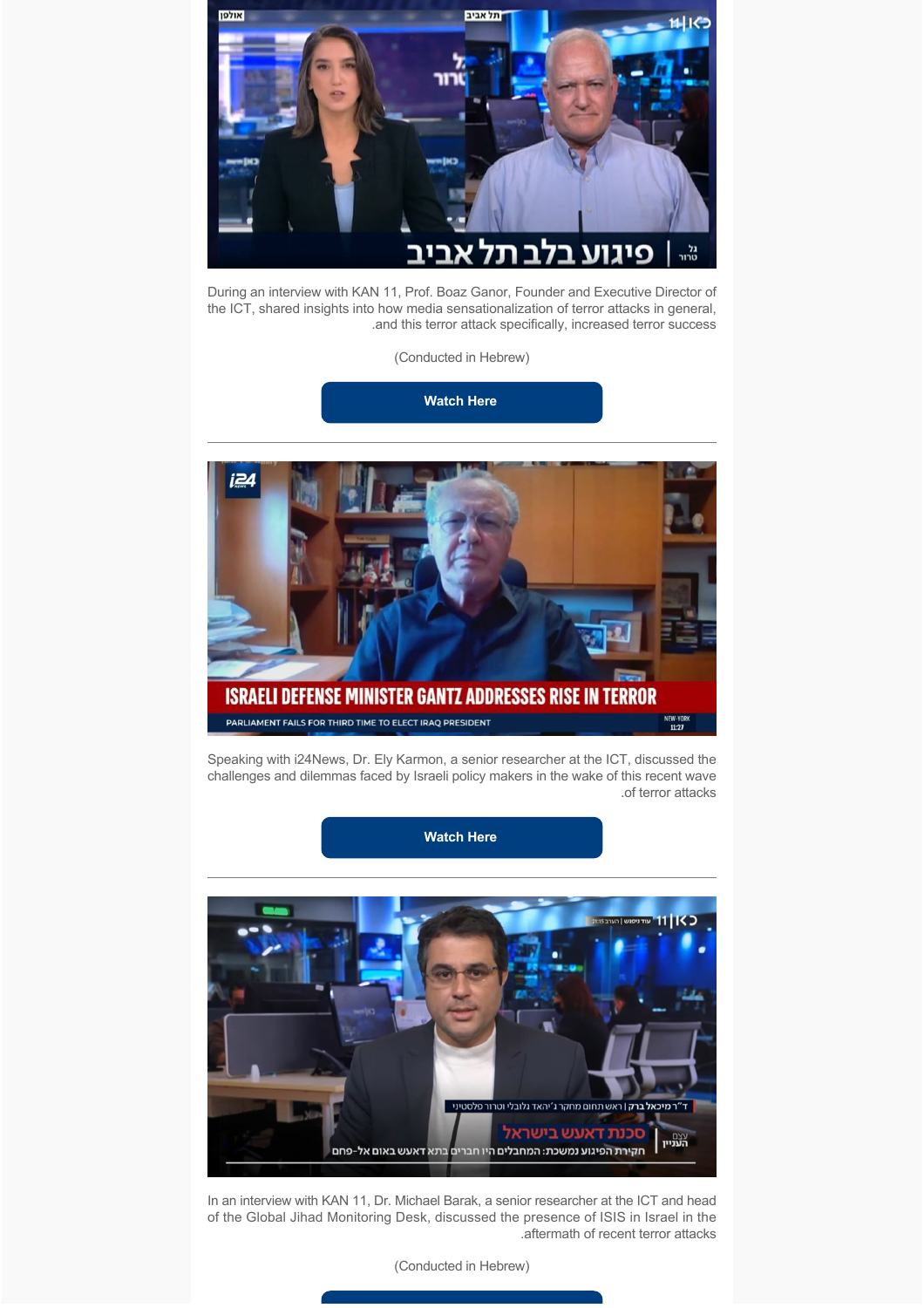**[Watch Here](https://www.youtube.com/watch?v=muE7HKmZUPo&t=1475s)**



#### **Boaz Ganor on Al-Monitor**

Prof. Boaz Ganor joined the Al-Monitor Podcast, hosted by Ben Caspit, to discuss the recent wave of terror attacks in Israel and the unique challenges that lone-actor attackers pose for intelligence services around the world.

#### **[Listen Here](https://www.al-monitor.com/podcasts/counter-terrorism-expert-boaz-ganor-intelligence-key-thwarting-terror-attacks)**



# **Oz Noy on ISIS's Influence in Israel**

In an interview with The Media Line, Mr. Oz Noy, former head of the Israel and Abroad Division in the Israel Security Agency and current ICT Fellow, shared his insights on the threat level posed by supporters of ISIS in Israel.

#### **[Read Here](https://themedialine.org/top-stories/terrorists-in-2-deadly-attacks-in-israel-affiliated-with-islamic-state/)**



### **Ely Karmon on ISIS Incitement Campaigns**

Dr. Ely Karmon, in an interview with i24News, discussed how recent attacks in Israel may have been the result of an "incitement campaign" after the death of ISIS previous leader earlier this year

#### **[Listen Here](https://www.dropbox.com/s/guvfi8iel3yg47o/Be%27er%20Sheva%20Attack%20-%20Ely%20Karmon%20on%20i24NewsEnglish.mp4?dl=0)**



# **Michael Barak on how Open-Source ISIS Manuals may have supported attacker**

In the aftermath of the terror attack in the Israeli city of Beer Sheva, Michael Barak, a senior researcher, discussed how the attack modus operandi appears to have been aligned with instructions in online manuals from ISIS.

#### **[Read Here](https://www.jns.org/beersheva-terrorist-appeared-to-have-acted-in-line-with-isis-manuals/)**



## **Ezra Saar on Challenges to Security Forces**

In the wake of the most recent attacks in Israel, Mr. Ezra Saar, a former member of the Israel Security Agency and current ICT Fellow, was interviewed by Maariv on the challenge of identifying terrorists before a "lone wolf" attack.



## **Boaz Ganor on the Sensationalization of Terrorism**

In this article, Boaz Ganor discussed how chaotic management, sensationalism by journalists, and increased public anxiety exacerbated the impacts of the recent terror attack in Tel Aviv.